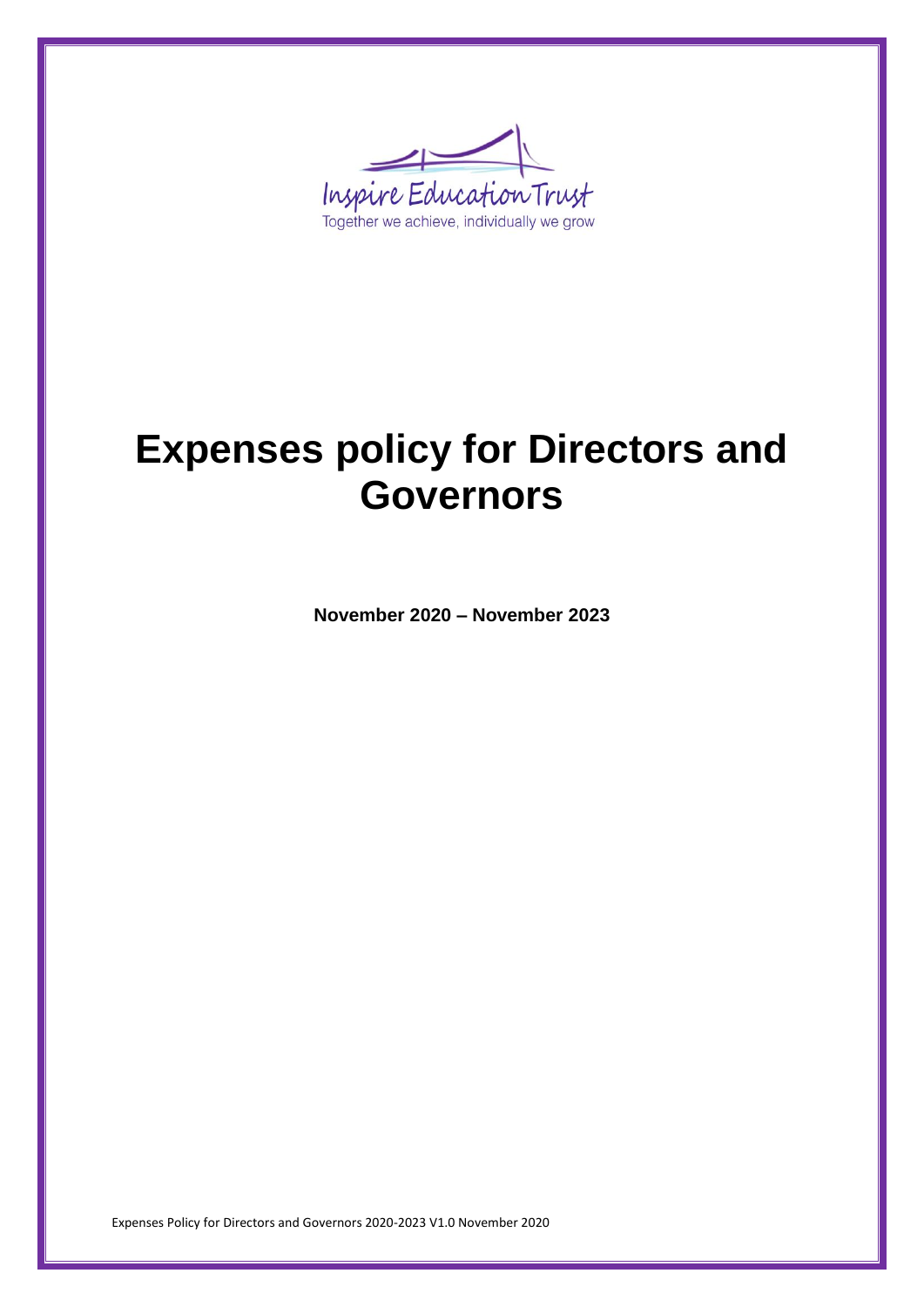## **Directors' and Governors' Allowance Policy**

This policy statement has been developed in accordance with The School Governance (Roles, Procedures and Allowances) (England) Regulations 2013. These regulations give Local Governing Bodies the discretion to pay allowances from the school's annual budget allocation to Governors for certain allowances which they incur in carrying out their duties. Inspire Education Trust believes that paying both Directors and Governors' allowances, in specific categories as set out below, is important in ensuring equality of opportunity to serve as governors for all members of the community and so is an appropriate use of school funds. The specific items allowable reflect this objective. (Hence forth Governors cover both Directors and Governors).

### **All Directors and Governors within Inspire Education Trust are entitled to claim the actual costs, which they incur as follows:**

- 1. Directors and Governors will be able to claim allowances providing the allowances are incurred in carrying out their duties, as a Director or Governor or representative of the Academy, and are agreed by the Chair of the Board of Directors or Chair of LGB that they are justified before any reimbursable costs are incurred.
- 2. Directors and Governors will be able to claim for the following, on a case-by-case basis and with the prior approval of the Board of Directors or the Local Governing Body depending on who is making the claim:
	- Childcare costs (excluding payments to a current/former spouse or partner);
	- Cost of care arrangements for an elderly or dependent relative (excluding payments to a current/former spouse or partner);
	- The extra costs they incur in performing their duties either because they have special needs or because English is not their first language;
	- The cost of travel relating only to travel to meetings/training courses at a rate consistent with HMRC allowances.
	- Travel and subsistence costs associated with attending national meetings or training events, unless these costs can be claimed from any other source;
	- Telephone charges, photocopying, stationery, postage etc;
	- Any other justifiable allowances.

#### **The Board of Directors and Governing Body at each Academy acknowledges that:**

- Directors and Governors may not be paid attendance allowance;
- Directors and Governors may not be reimbursed for loss of earnings.

Directors and Governors wishing to make claims under these arrangements, once prior approval has been sought, should complete a claim form (Appendix 1 - obtainable from the Central Finance team for Directors or School Office for LGB), attaching receipts, and return it to the appropriate office within two weeks of the date when the allowances were incurred.

All claims will be collated by the Central Finance team a summary of any claims submitted will be presented to the Finance & Audit Committee for ratification of approval and for their records.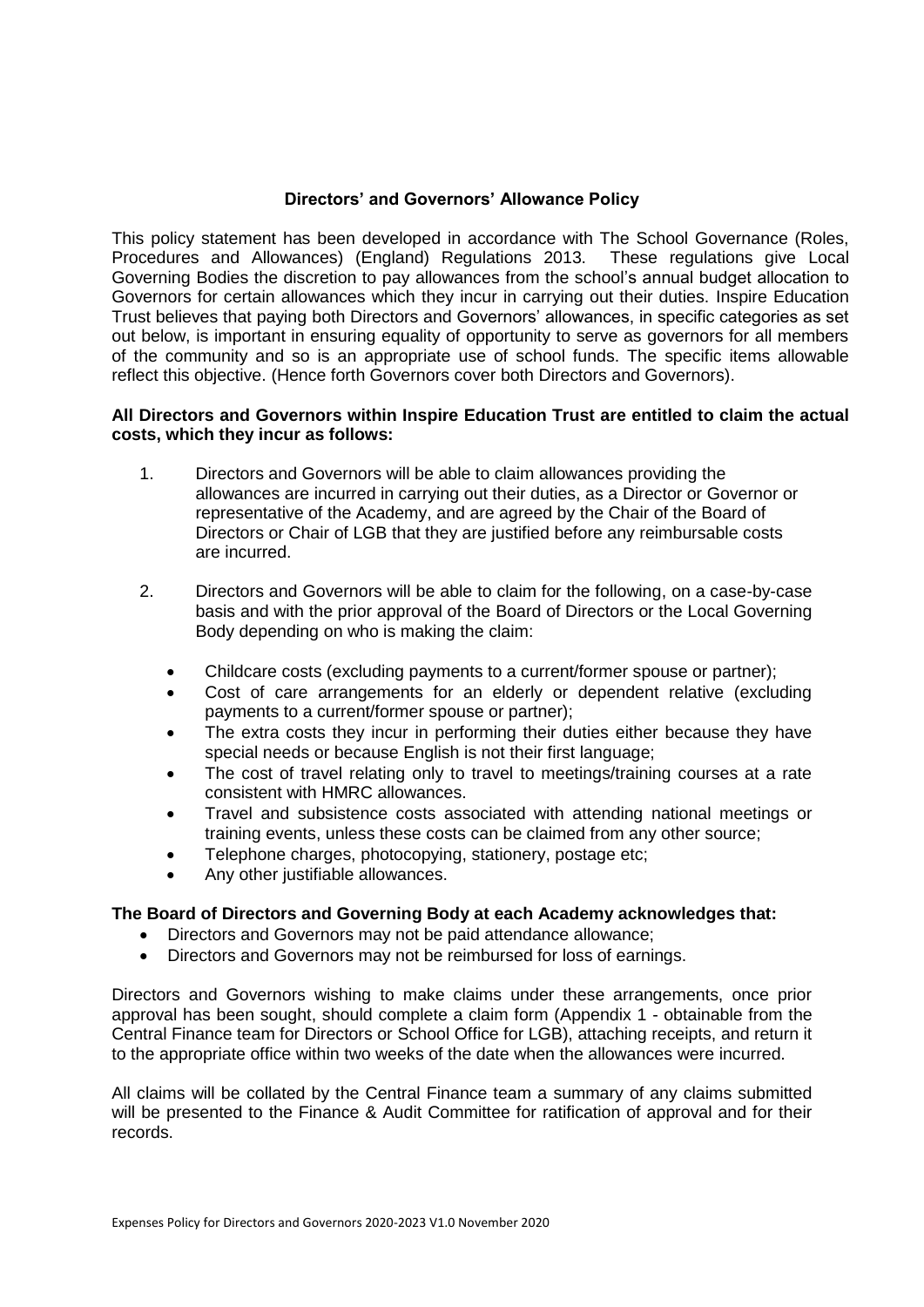Upon scrutiny of the above summary of claims the Head of Finance may be refer and claims to Chair of Finance for investigation (and the Chair of the Board of Director's in the case of claims from the chair of Finance) if they appear excessive or inconsistent.

Date of approval:

Signature: Accounting Officer (Lois Whitehouse)

Munenme

Signature: Chair of Finance and Audit (Sybil Hanson)

Sybil Haws On

Renewal Date: Autumn term 2023